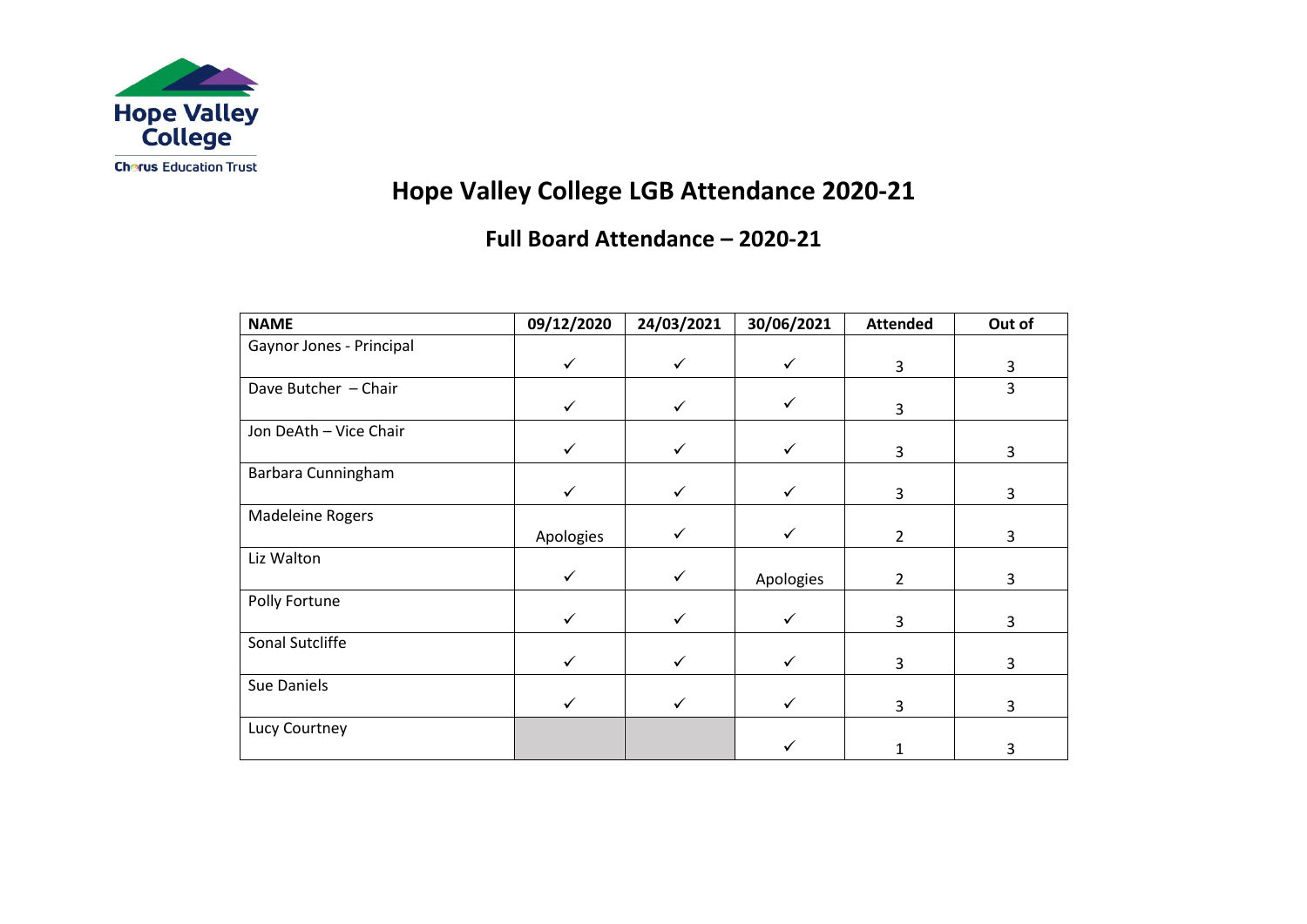

#### **Resources Committee Attendance – 2020-21**

| <b>NAME</b>              | 23/09/2020 | 20/01/2021   | 05/05/2021 | 23/06/2021 | <b>Attended</b> | Out of |
|--------------------------|------------|--------------|------------|------------|-----------------|--------|
| Gaynor Jones - Principal |            |              |            |            |                 |        |
|                          | ✓          | $\checkmark$ |            |            | 4               | 4      |
| Polly Fortune - Chair of |            |              |            |            |                 |        |
| Committee                |            |              |            |            |                 |        |
|                          | ✓          | $\checkmark$ |            | ✓          | 4               | 4      |
| Barbara Cunningham       |            |              |            |            |                 |        |
|                          |            | $\checkmark$ | Apologies  |            | 3               | 4      |
| John DeAth               |            |              |            |            |                 |        |
|                          |            | $\checkmark$ |            |            | 4               | 4      |
| Dave Butcher             |            |              |            |            |                 |        |
|                          |            | $\checkmark$ |            |            | 4               | 4      |
| Sonal Sutcliffe          |            |              |            |            |                 |        |
|                          |            | $\checkmark$ | Apologies  |            | 3               | 4      |
|                          |            |              |            |            |                 |        |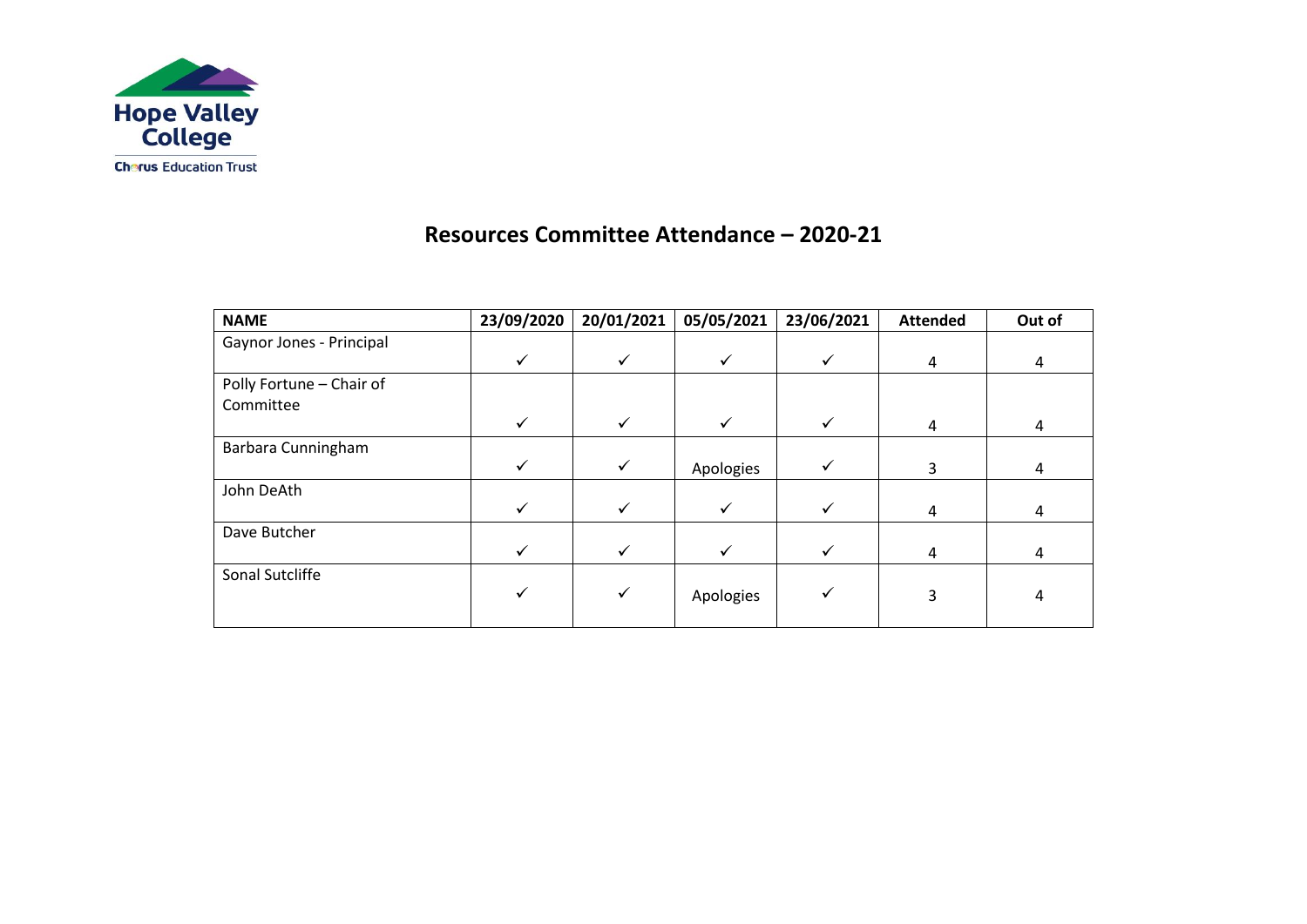

## **Safeguarding & Inclusion Committee Attendance – 2020-21**

| <b>NAME</b>                              | 11/11/2021   | 03/03/2021 | 09/6/2021 | <b>Attended</b> | Out of |
|------------------------------------------|--------------|------------|-----------|-----------------|--------|
| Gaynor Jones - Principal                 |              |            |           | 3               | 3      |
| Madeleine Rogers - Chair of<br>Committee |              |            |           | 3               | 3      |
| Lucy Courtney                            |              |            | Apologies | $\mathbf 0$     |        |
| Barbara Cunningham                       |              |            |           | 3               | 3      |
| Liz Walton                               | $\checkmark$ | Apologies  |           | 2               | 3      |
| Sue Daniels                              |              | Apologies  |           | 2               | 3      |